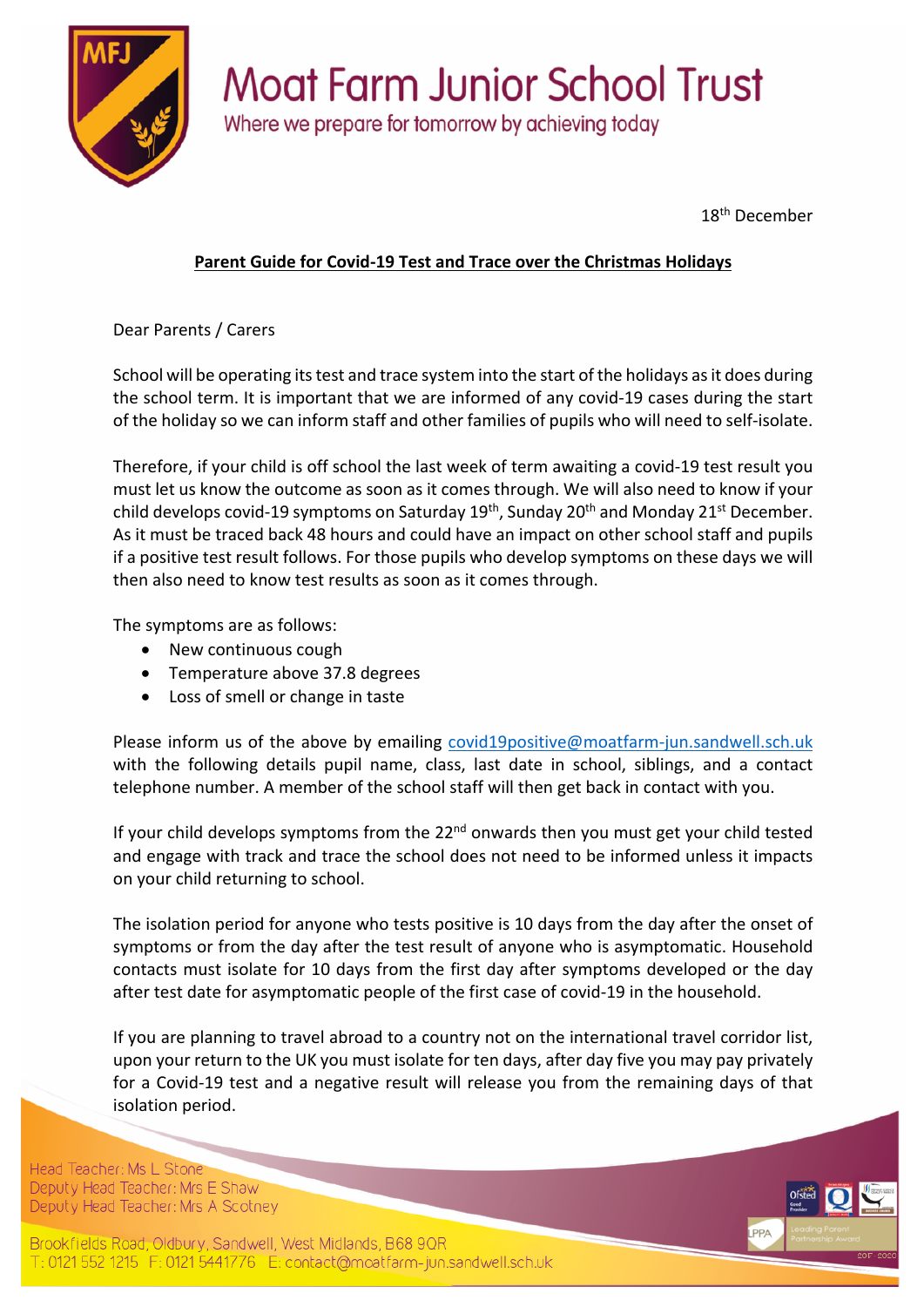

## **Moat Farm Junior School Trust**

Where we prepare for tomorrow by achieving today

When school e-opens to pupils on Tuesday 5<sup>th</sup> January any pupils with the following must not return to school:

- Covid-19 symptoms
- Awaiting a covid-19 test result
- Still within 10 days isolation period
- Lives in the same household as anyone with symptoms or awaiting a test result.
- Has returned from a non-travel corridor country outside of the UK since the 24<sup>th</sup> December.

If your child falls into any of these categories please email the school on the covid19positive@moatfarm-jun.sandwell.sch.uk , this mail box will be checked from Sunday 3<sup>rd</sup> January or call into school and speak to the office staff on Monday 4<sup>th</sup> January.

If we can all follow this guidance, we can do our uttermost to avoid having to close whole class bubbles at the start of the school term.

May I wish you a lovely Christmas break.

Yours sincerely

Ms L Stone Head Teacher

Head Teacher: Ms L Stone Deputy Head Teacher: Mrs E Shaw Deputy Head Teacher: Mrs A Scotney



Brookfields Road, Oldbury, Sandwell, West Midlands, B68 9QR T: 0121 552 1215 F: 0121 5441776 E: contact@moatfarm-jun.sandwell.sch.uk